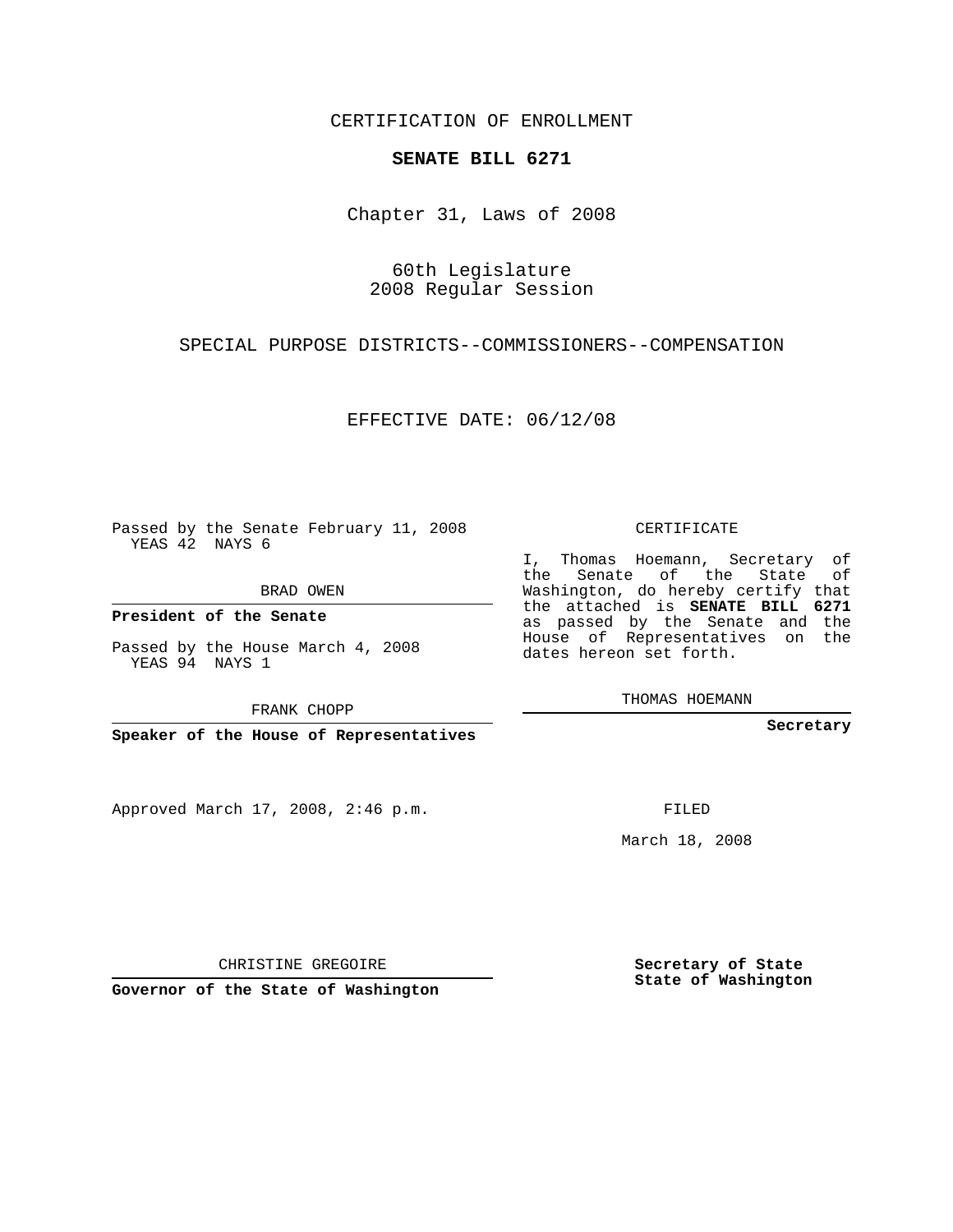## **SENATE BILL 6271** \_\_\_\_\_\_\_\_\_\_\_\_\_\_\_\_\_\_\_\_\_\_\_\_\_\_\_\_\_\_\_\_\_\_\_\_\_\_\_\_\_\_\_\_\_

\_\_\_\_\_\_\_\_\_\_\_\_\_\_\_\_\_\_\_\_\_\_\_\_\_\_\_\_\_\_\_\_\_\_\_\_\_\_\_\_\_\_\_\_\_

Passed Legislature - 2008 Regular Session

**State of Washington 60th Legislature 2008 Regular Session**

**By** Senators Hatfield, Fairley, and Sheldon

Read first time 01/14/08. Referred to Committee on Government Operations & Elections.

 1 AN ACT Relating to compensation of special purpose district 2 commissioners; and amending RCW 57.12.010 and 70.44.050.

3 BE IT ENACTED BY THE LEGISLATURE OF THE STATE OF WASHINGTON:

 4 **Sec. 1.** RCW 57.12.010 and 2007 c 469 s 5 are each amended to read 5 as follows:

 The governing body of a district shall be a board of commissioners consisting of three members, or five or seven members as provided in RCW 57.12.015. The board shall annually elect one of its members as president and another as secretary.

 The board shall by resolution adopt rules governing the transaction of its business and shall adopt an official seal. All proceedings shall be by resolution recorded in a book kept for that purpose which shall be a public record.

14 ((A district shall provide by resolution for the payment of 15 compensation to each of its commissioners at a rate of)) Each 16 commissioner shall receive ninety dollars for each day or portion 17 thereof spent in actual attendance at official meetings of the district 18 commission, or in performance of other official services or duties on 19 behalf of the district. However<sub>1</sub> the compensation for each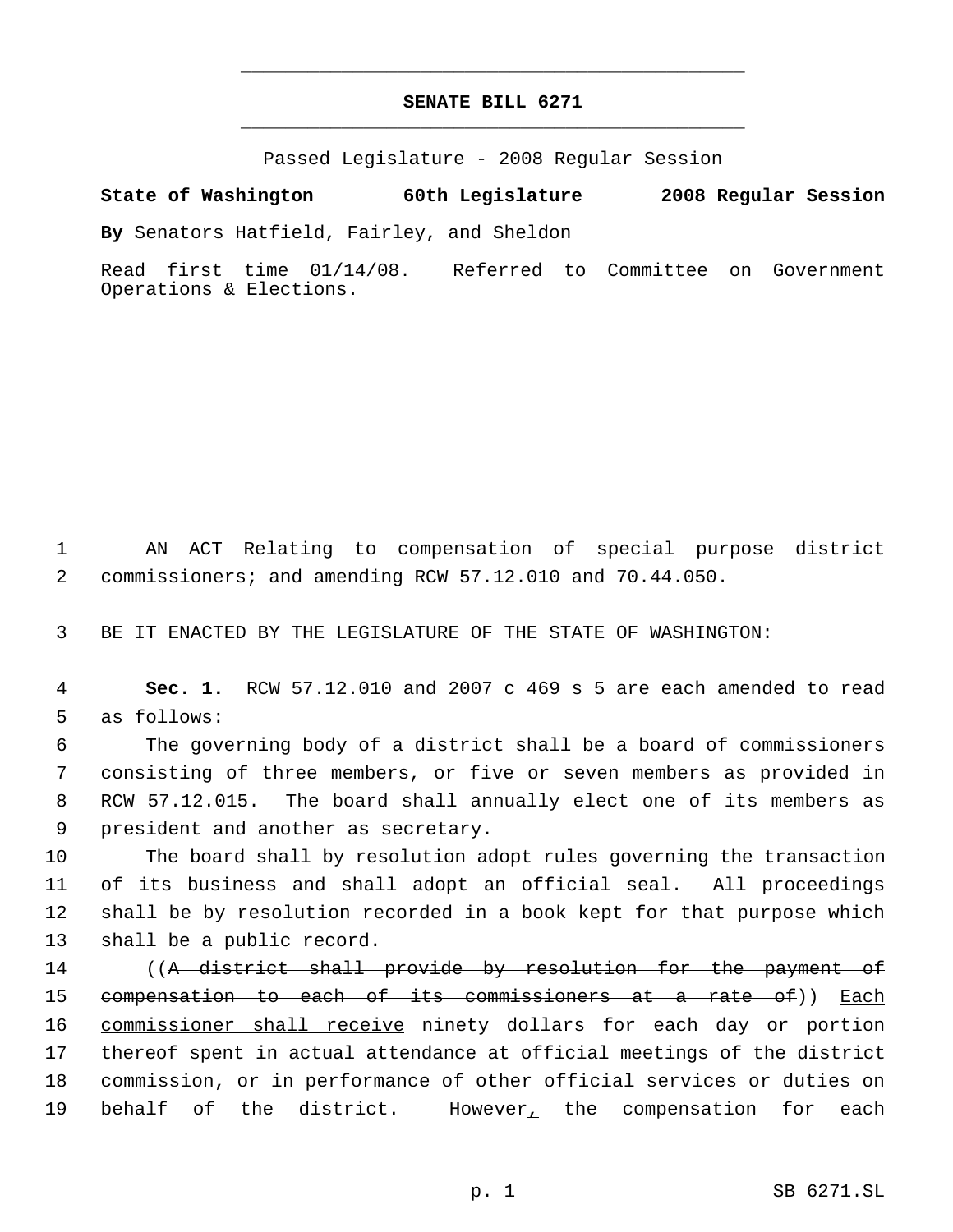commissioner shall not exceed eight thousand six hundred forty dollars per year. In addition, the secretary may be paid a reasonable sum for clerical services.

 Any commissioner may waive all or any portion of his or her compensation payable under this section as to any month or months during the commissioner's term of office, by a written waiver filed with the district at any time after the commissioner's election and prior to the date on which the compensation would otherwise be paid. The waiver shall specify the month or period of months for which it is made.

 No commissioner shall be employed full time by the district. A commissioner shall be reimbursed for reasonable expenses actually incurred in connection with district business, including subsistence and lodging while away from the commissioner's place of residence and mileage for use of a privately-owned vehicle at the mileage rate authorized in RCW 43.03.060.

 The dollar thresholds established in this section must be adjusted for inflation by the office of financial management every five years, beginning July 1, 2008, based upon changes in the consumer price index during that time period. "Consumer price index" means, for any calendar year, that year's annual average consumer price index, for Washington state, for wage earners and clerical workers, all items, compiled by the bureau of labor and statistics, United States department of labor. If the bureau of labor and statistics develops more than one consumer price index for areas within the state, the index covering the greatest number of people, covering areas exclusively within the boundaries of the state, and including all items shall be used for the adjustments for inflation in this section. The office of financial management must calculate the new dollar threshold and transmit it to the office of the code reviser for publication in the Washington State Register at least one month before the new dollar threshold is to take effect.

 A person holding office as commissioner for two or more special purpose districts shall receive only that per diem compensation authorized for one of his or her commissioner positions as compensation for attending an official meeting or conducting official services or duties while representing more than one of his or her districts.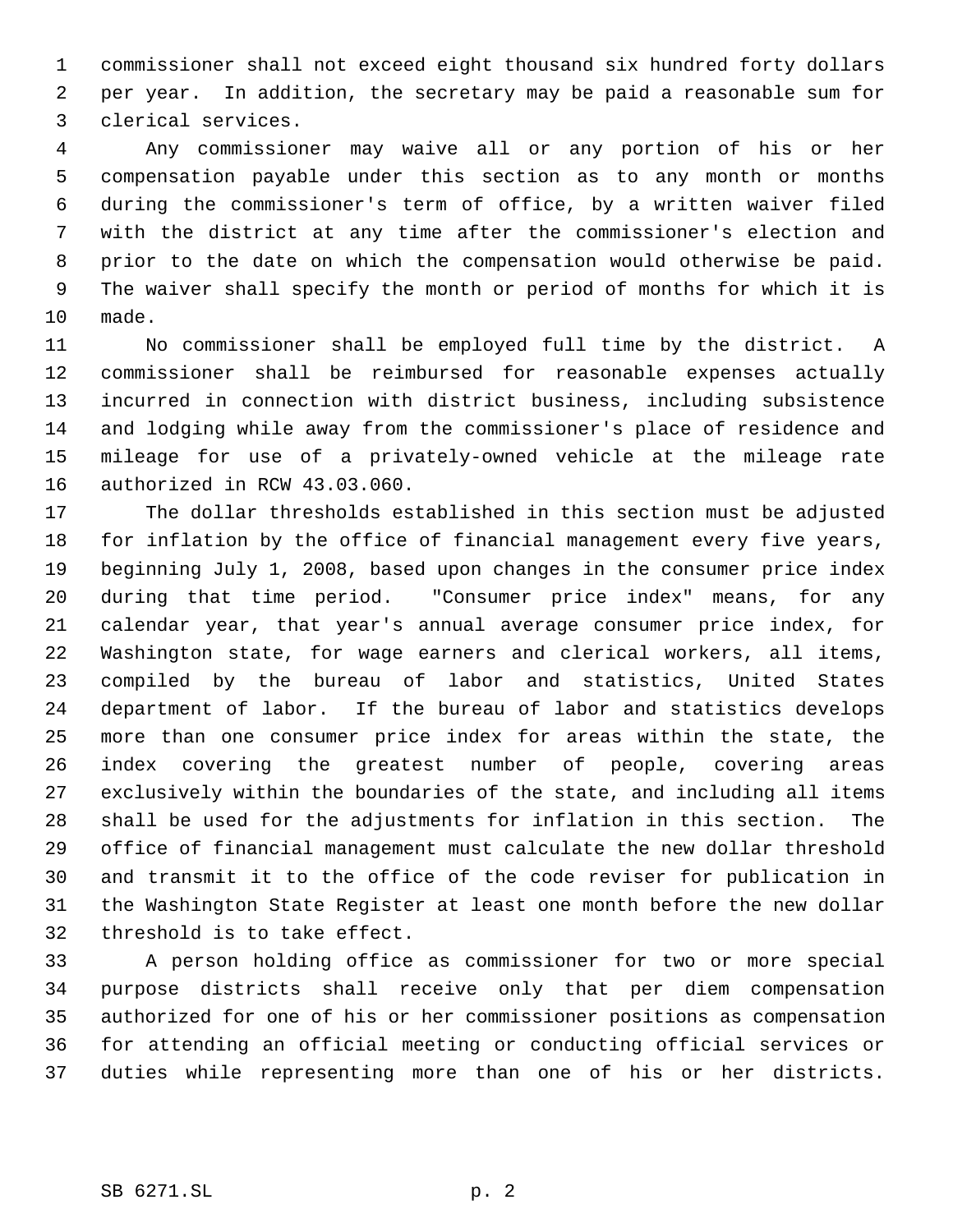However, such commissioner may receive additional per diem compensation if approved by resolution of all boards of the affected commissions.

 **Sec. 2.** RCW 70.44.050 and 2007 c 469 s 7 are each amended to read as follows:

 ((A district shall provide by resolution for the payment of compensation to each of its commissioners at a rate of)) Each commissioner shall receive ninety dollars for each day or portion thereof spent in actual attendance at official meetings of the district commission, or in performance of other official services or duties on behalf of the district, to include meetings of the commission of his or her own district, or meetings attended by one or more commissioners of two or more districts called to consider business common to them, except that the total compensation paid to such commissioner during any one year shall not exceed eight thousand six hundred forty dollars. The commissioners may not be compensated for services performed of a ministerial or professional nature.

 Any commissioner may waive all or any portion of his or her compensation payable under this section as to any month or months during his or her term of office, by a written waiver filed with the district as provided in this section. The waiver, to be effective, must be filed any time after the commissioner's election and prior to the date on which the compensation would otherwise be paid. The waiver shall specify the month or period of months for which it is made.

 Any district providing group insurance for its employees, covering them, their immediate family, and dependents, may provide insurance for its commissioners with the same coverage. Each commissioner shall be reimbursed for reasonable expenses actually incurred in connection with such business and meetings, including his or her subsistence and lodging and travel while away from his or her place of residence. No resolution shall be adopted without a majority vote of the whole commission. The commission shall organize by election of its own members of a president and secretary, shall by resolution adopt rules governing the transaction of its business and shall adopt an official seal. All proceedings of the commission shall be by motion or resolution recorded in a book or books kept for such purpose, which shall be public records.